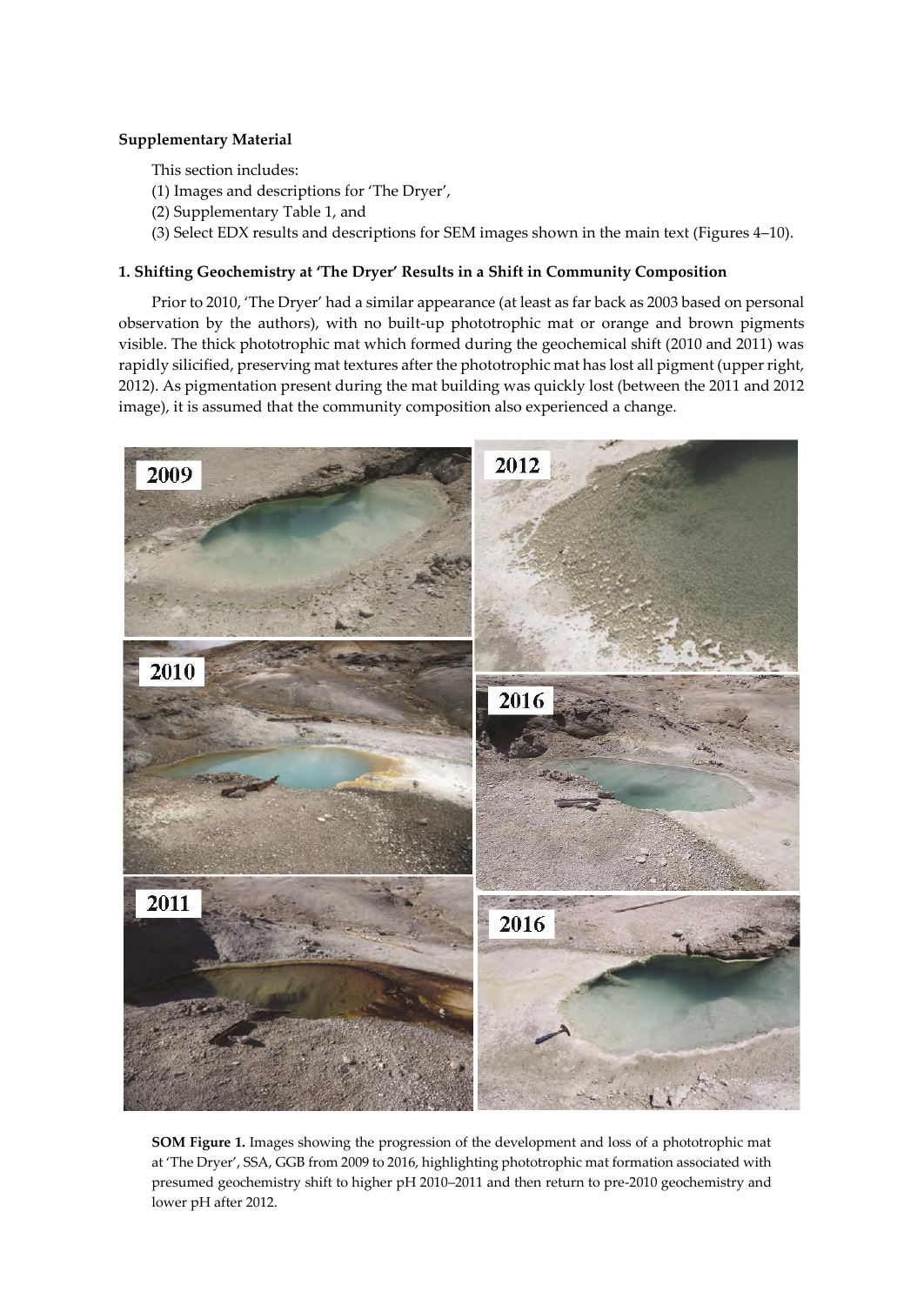## **2. Carbon Uptake Data Used to Produce Figure 3**

| <b>Site Name</b>    | Date       | <b>Treatment</b> | Rep 1   | Rep 2   | Rep 3  | Average | St. Dev. |
|---------------------|------------|------------------|---------|---------|--------|---------|----------|
| 'Heartbeat Pool'    | June, 2018 | Light            | 2.08    | 7.42    | 3.97   | 4.49    | 2.71     |
|                     |            | Dark             | 6.53    | 5.65    | 6.76   | 6.31    | 0.59     |
| Dante's Inferno     | July, 2016 | Light            | 21.42   | 20.96   | 21.58  | 21.32   | 0.32     |
|                     |            | Dark             | 16.32   | 20.59   | 22.05  | 19.65   | 2.98     |
| 'Avocado Spring'    | July, 2016 | Light            | 17.69   | 22.15   | 8.83   | 16.22   | 6.78     |
|                     | (grey mat) | Dark             | 3.04    | 3.55    | lost   | 3.30    | 0.36     |
|                     | June, 2018 | Light            | 23.41   | 15.49   | 28.79  | 22.56   | 6.69     |
|                     | (red mat)  | Dark             | $-3.27$ | $-4.31$ | 3.99   | $-1.20$ | 4.52     |
| 'The Dryer'         | July, 2016 | Light            | 396.54  | 312.46  | 357.04 | 355.35  | 42.06    |
|                     |            | Dark             | 8.71    | 6.15    | 8.86   | 7.91    | 1.53     |
| Boulder Geyser OF   | June, 2017 | Light            | 24.74   | 16.06   | 20.79  | 20.53   | 4.35     |
|                     |            | Dark             | 2.54    | 25.23   | 27.31  | 18.36   | 13.74    |
| 'Rose Terrace Pool' | June, 2018 | Light            | 16.09   | 4.99    | 18.26  | 13.11   | 7.12     |
|                     |            | Dark             | 9.55    | 18.87   | 20.94  | 16.45   | 6.07     |

Supplementary Table 1. Carbon uptake experiment results. All results reported in units of µg C uptake/g Cbiomass/hr.

Rep = replicate, St. Dev. = standard deviation calculated from the replicates, lost = replicate was lost due to container breaking in transit, OF = outflow.

## **3. Characterization of Materials via SEM-EDX**

Spot analyses were conducted via EDX (as described in the methods section) to determine the composition of materials observed in SEM images. The following are examples of analytical results for types of materials highlighted in SEM images: EPS (extra-cellular polymeric substances and associated cellular biomass), silica (mostly amorphous SiO<sup>2</sup> with a significant amount of aluminum, and usually associated with microbial EPS/biomass), particulates (typically alumino-silicates and/or silica), sulfur (elemental sulfur), Fe-S (iron sulfide minerals), and Fe-oxides (iron oxides minerals).

*EPS (Biomass)***:** predominantly made up of carbon, oxygen, and nitrogen. This example is from material labelled 'EPS' (extra-cellular polymeric substance) in Figure 8F, from the 'Avocado Spring' mat sample collected in 2018. Due to the drying process, all EPS and biomass has lost most of its mass, and distinguishing between a bacterial cell and the EPS that had coated it is not possibly via these means. As a result, we have lumped all EPS and biomass together into one category.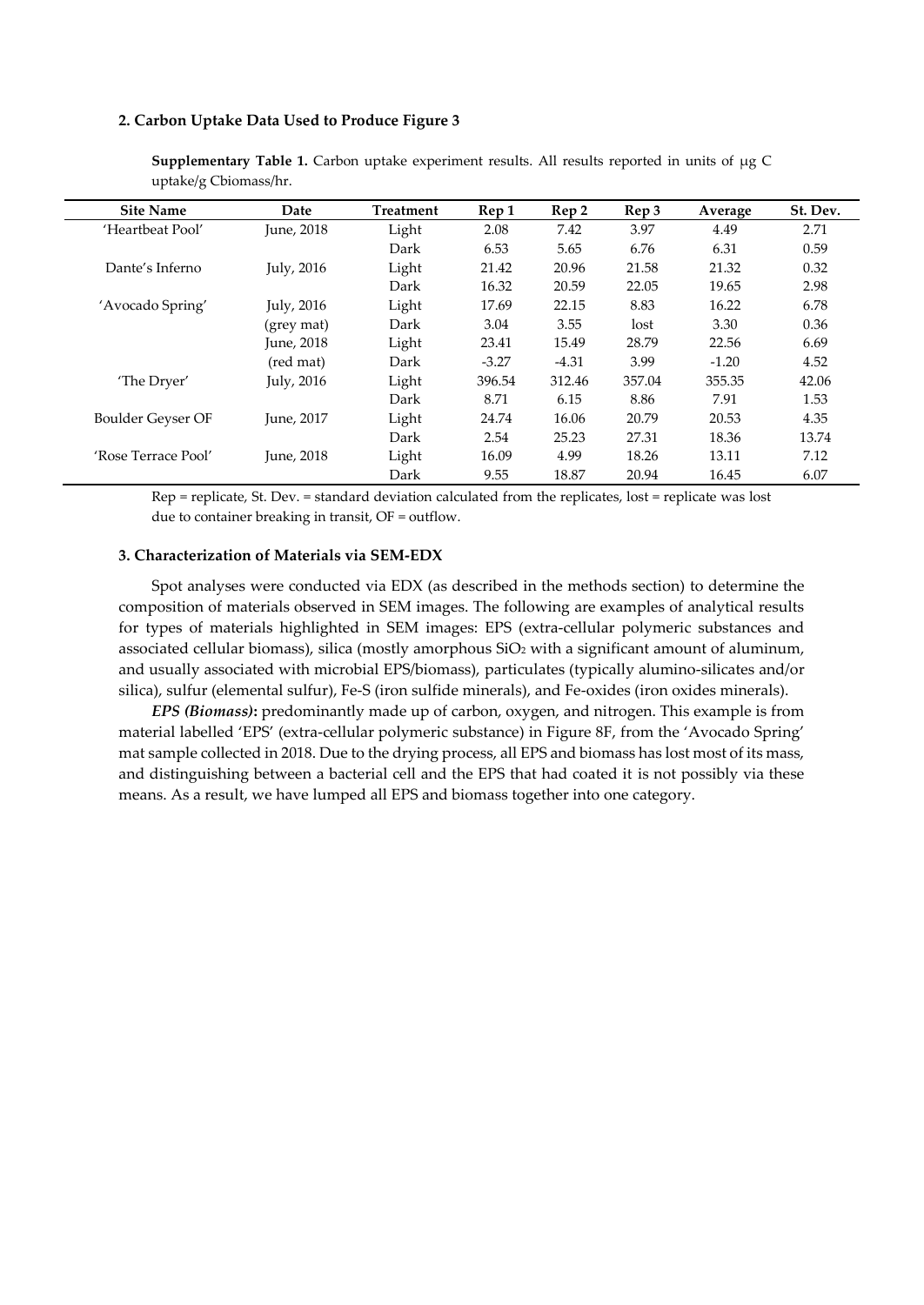

*Silica (silica containing aluminum)***:** Predominantly made up of amorphous silica and oxygen but also containing aluminum. This example is from material labelled 'Silica' in Fig 10F, from the 'The Dryer' silica sample. Silica is mostly autochthonous, having precipitated from the hydrothermal water, though allochthonous silica precipitate particles can be blown in, and the methods we have used are not sensitive to distinguishing between the two.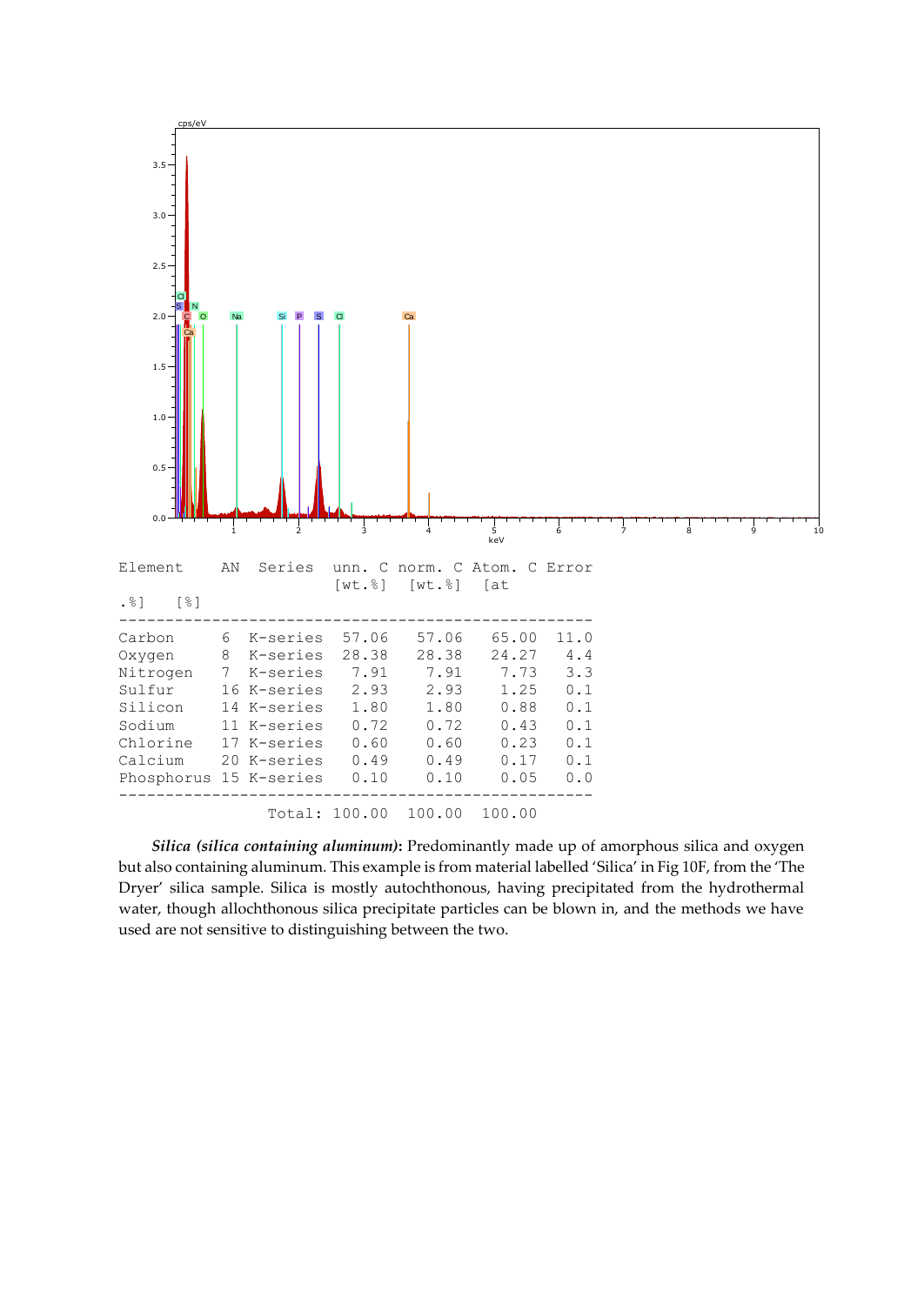

*Silica (predominantly silica containing aluminum)***:** Predominantly made up of amorphous silica and oxygen containing aluminum, and often co-occurring with carbon (biomass). This example is from material labelled 'EPS' (due to the relatively high carbon content) in Figure 7F, from the Dante's Inferno sediment sample, highlighting the co-occurrence of carbon with silica typical of microbial biomass in hydrothermal settings as has been observed previously (e.g., [24]).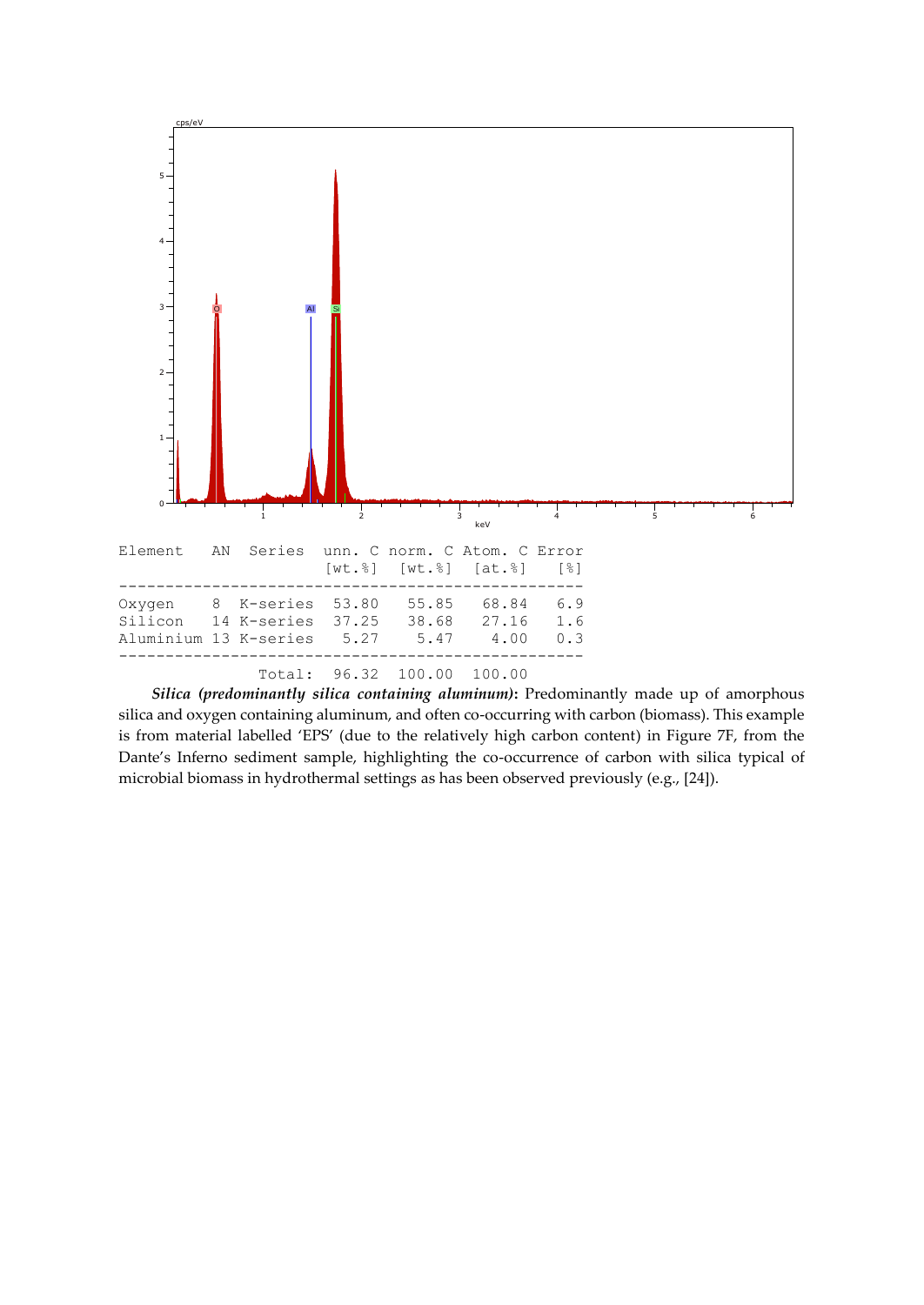

*Particulate***:** Alumino-silicate - this example is from material labelled 'Part.' in Figure 8E, from the 'Avocado Spring' mat sample collected in 2018. This most likely is of a piece of local rock (rhyolitic tuffs, glasses, and rock that has been ground to find particles by glaciers and erosion) given the relatively high Al, Na, and K content, suggesting rock that has not lost a lot of cations through chemical weathering.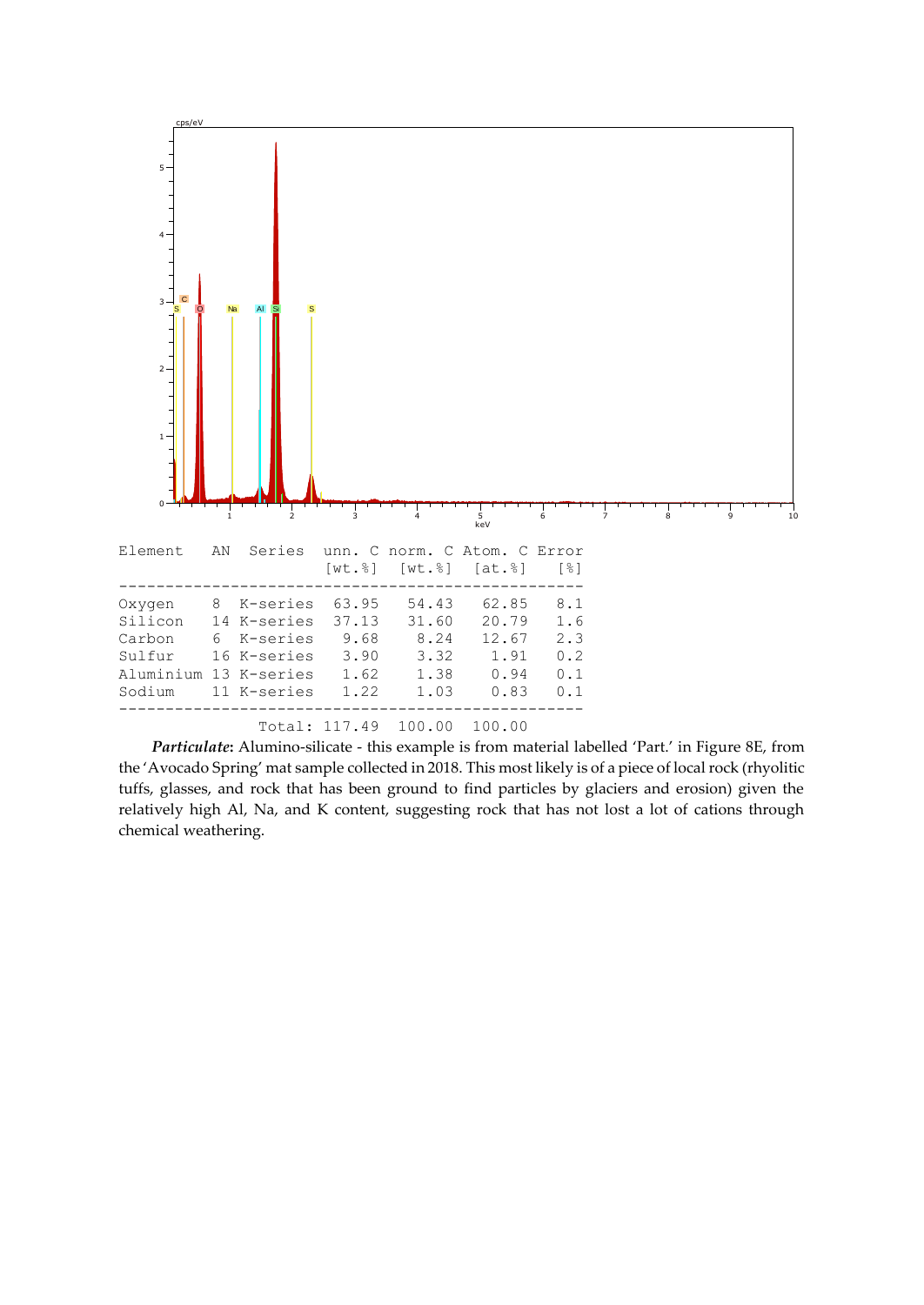

*(Elemental) Sulfur***:** Predominantly made up of sulfur, though often with minor amounts of other elements (e.g., C, Si, O) due to the co-occurrence of biofilms (EPS, biomass) and ubiquitous silica (silica-saturated hydrothermal water). This example is from material labelled 'Sulfur' in Figure 7C, from the Dante's Inferno sediment sample. All sulfur samples observed from Dante's Inferno exhibit a coating of organic material with associated silica, indicating the presence of a microbial community at the time of collection. The surfaces are also all mottled with pits and valleys that are roughly similar in diameter to microbial cells, and there is a correlation between loss of size and spherical shape and increasing thickness of EPS/biomass. All of this circumstantial evidence suggests the sulfur spheres are colonized and oxidized by endemic microbial communities.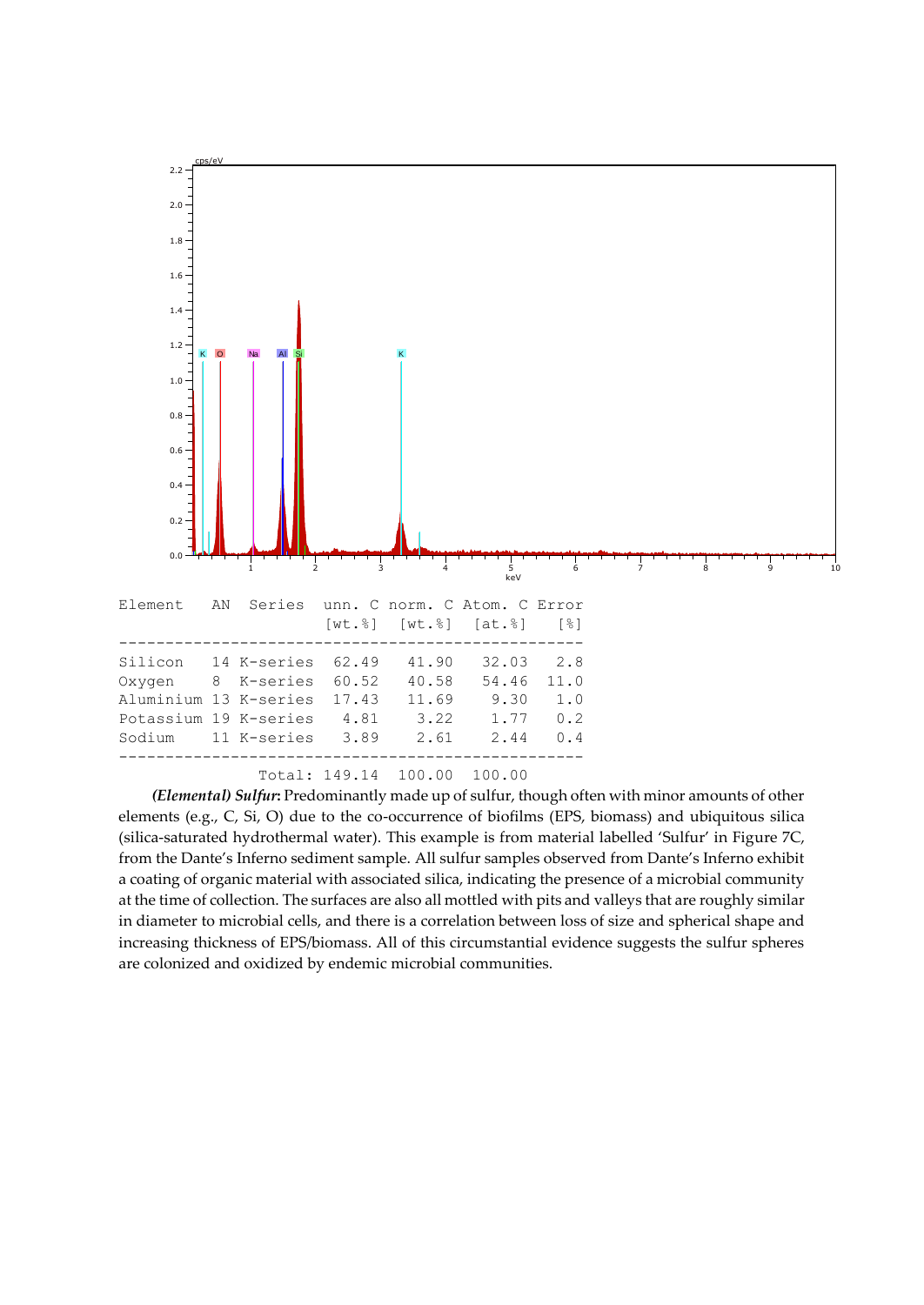

*Iron sulfide minerals (Fe-S):* Predominantly made up of sulfur and iron, though often with minor amounts of other elements (e.g., C, Si, O) due to the co-occurrence of biofilms (EPS, biomass) and ubiquitous silica (silica-saturated hydrothermal water). This example is from material labelled 'Fe-S' in Figure 7E, from the Dante's Inferno sediment sample. Due the age of the instrument, we are unable to confidently characterize the Fe-S mineralogy based on Fe:S ratios.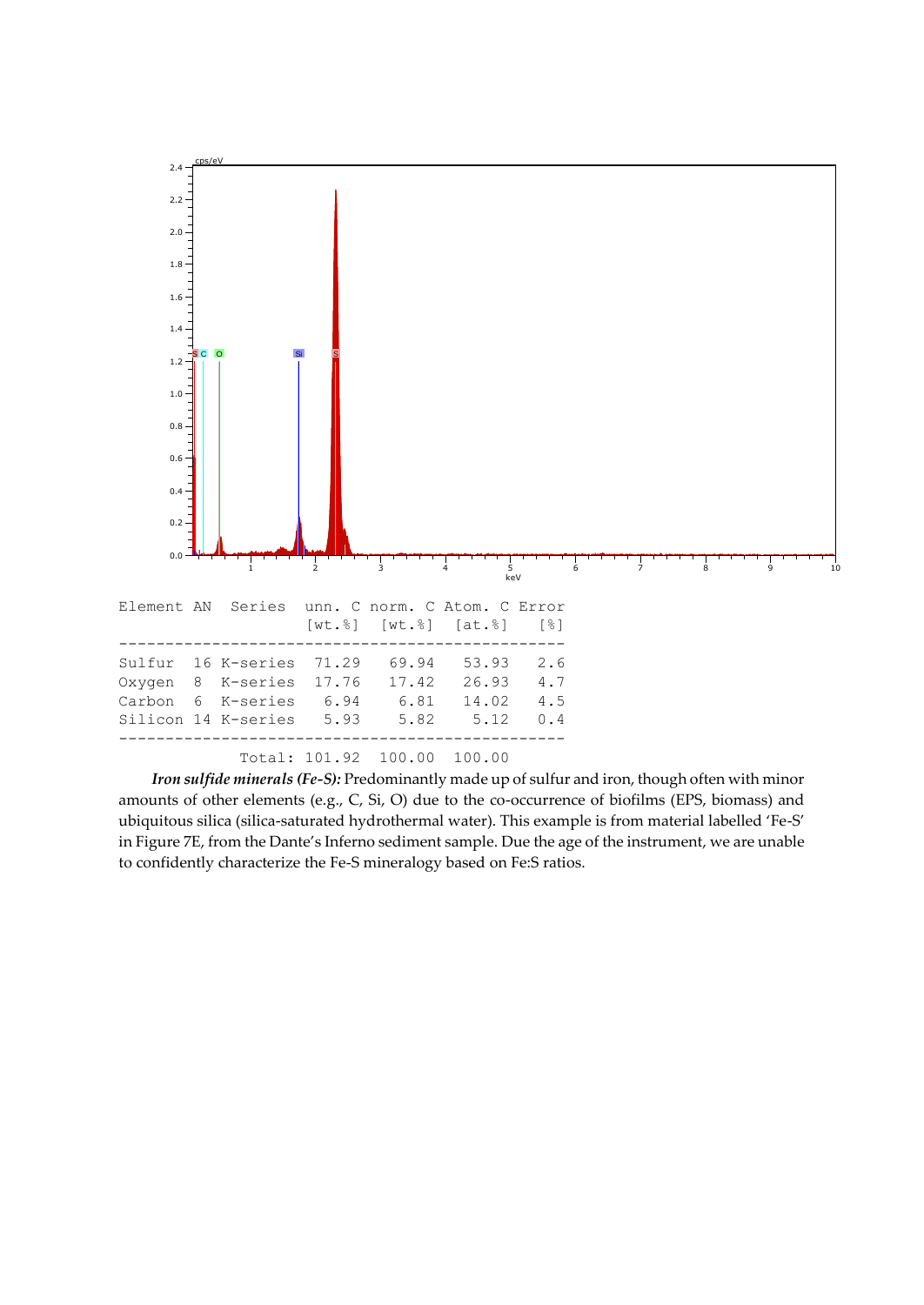

*Iron oxide minerals (Fe-oxides):* Predominantly made up of oxygen and iron, though often with other elements (e.g., Si, Al) due to the co-occurrence of ubiquitous aluminum-containing silica sinter (silica-saturated hydrothermal water) and minor amounts of other elements (e.g., Na and Cl precipitated due to drying of the sample). This example is from material labelled 'Fe-oxides' in Fig 6F, from the 'Rose Terrace Pool' sediment sample. The complete lack of any sulfur is the reason these minerals are categorized as Fe-oxides.